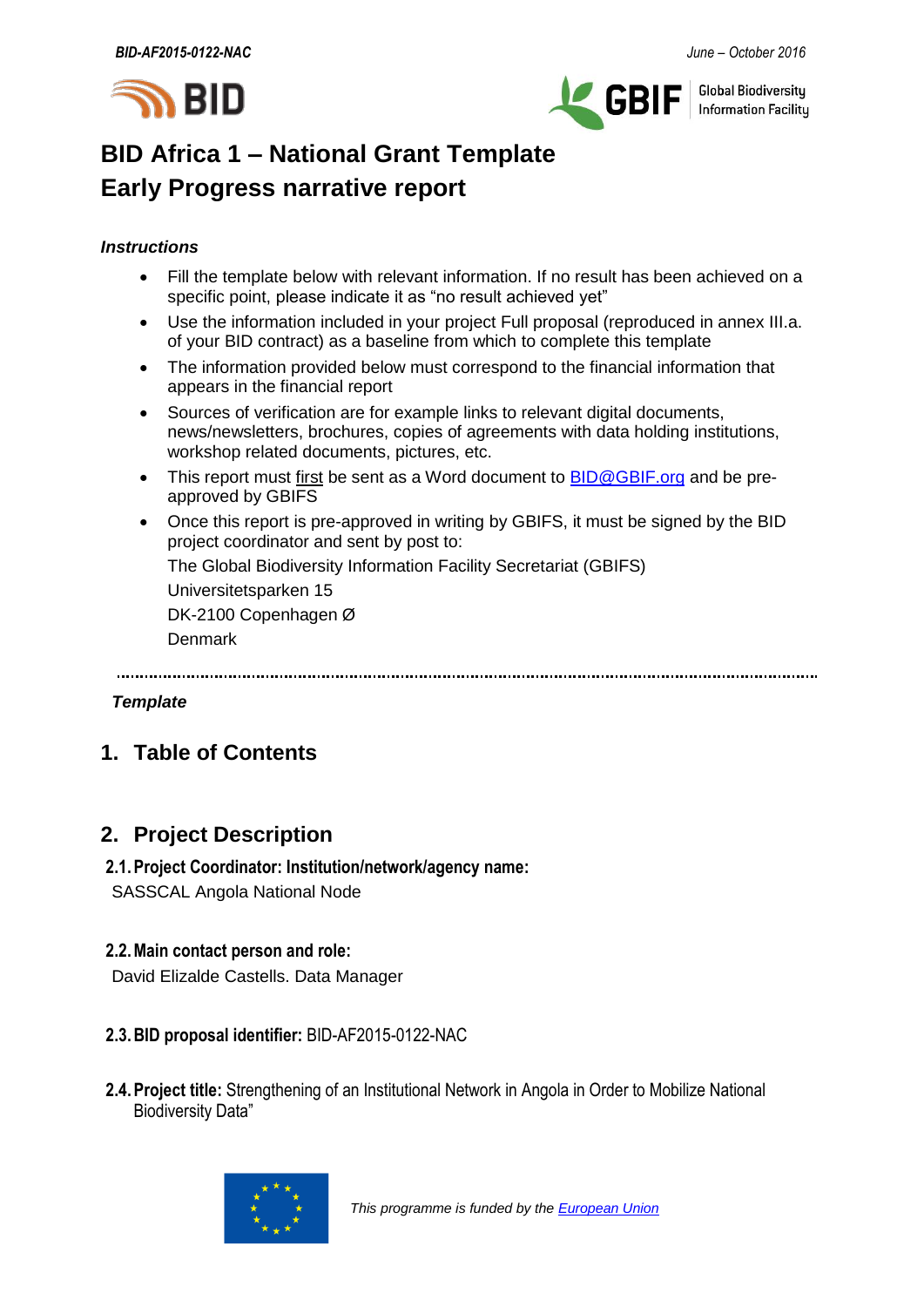



#### **2.5.Start date and end date of the reporting period:**

June  $1^{st}$  2016 - October 31 $st$  2016

#### **2.6.Country in which the activities take place:**

Angola

### **3. Overview of results**

#### **3.1.Executive summary**

*Give a short summary of the activities implemented and the outcomes of the project for the reporting period (no more than ½ page)*

Overall the project is running well, with results and progress happening as planned. Some minor changes to the initial planning will probably happen in order to achieve the results.

Memorandum of Understanding signed with IIA (partner). Meeting and strategy discussed with INBAC (Partner). Contact with other biodiversity data holders has started to get them involved as well as with other national and foreign institutions that can assist.

We are working on a plan to create structure at SASSCAL National Node to assist all other publishing institutions to publish their data (through IPT creation and support the publishing process itself).

A small core team was formed to start working with the Herbarium and Insect collections at IIA, consisting of 2 SASSCAL-GBIF coordinators (flora and a fauna) and 2 IIA collaborators. The herbarium working place was set up and conditions were prepared (cleaning and repairing cabinets to place specimens).

The specimens were unsorted and some in very bad conditions. The  $1<sup>st</sup>$  phase involved the sorting and major reparation of specimens. All specimens were sorted by genera on cabinets and new paper files were provided to the most damaged ones in order to be stored without further damage. At the moment, a second sorting process, by family and genera, is being finished. The digitization process started with labels of families that have less genera, already sorted.

On the Entomological collection, there are 13 books that contain 44884 records. The digitization process has started with a first emphasis on the Hymenoptera order, already finished.

Sara Fernandes, attended to the first GBIF-BID training workshop and the main information about the digitization process has been shared with the core team. Sara also established communication with SANBI in South Africa, that in October offered a training in Specify (the database choice for the Entomological collection). Contact was made with University of Oxford that will provide assistance with BRAHAMS (the database choice for the Herbarium collection).

The team has requested a schedule for a presentation at the Science Faculty dependencies (shared with IIA) in order to explain to the wider public the GBIF project and the BID project in Angola. The main objective is to present GBIF and the project to a wider audience. At the moment, 6 students were selected by lecturers and 4 of them were interviewed in order to

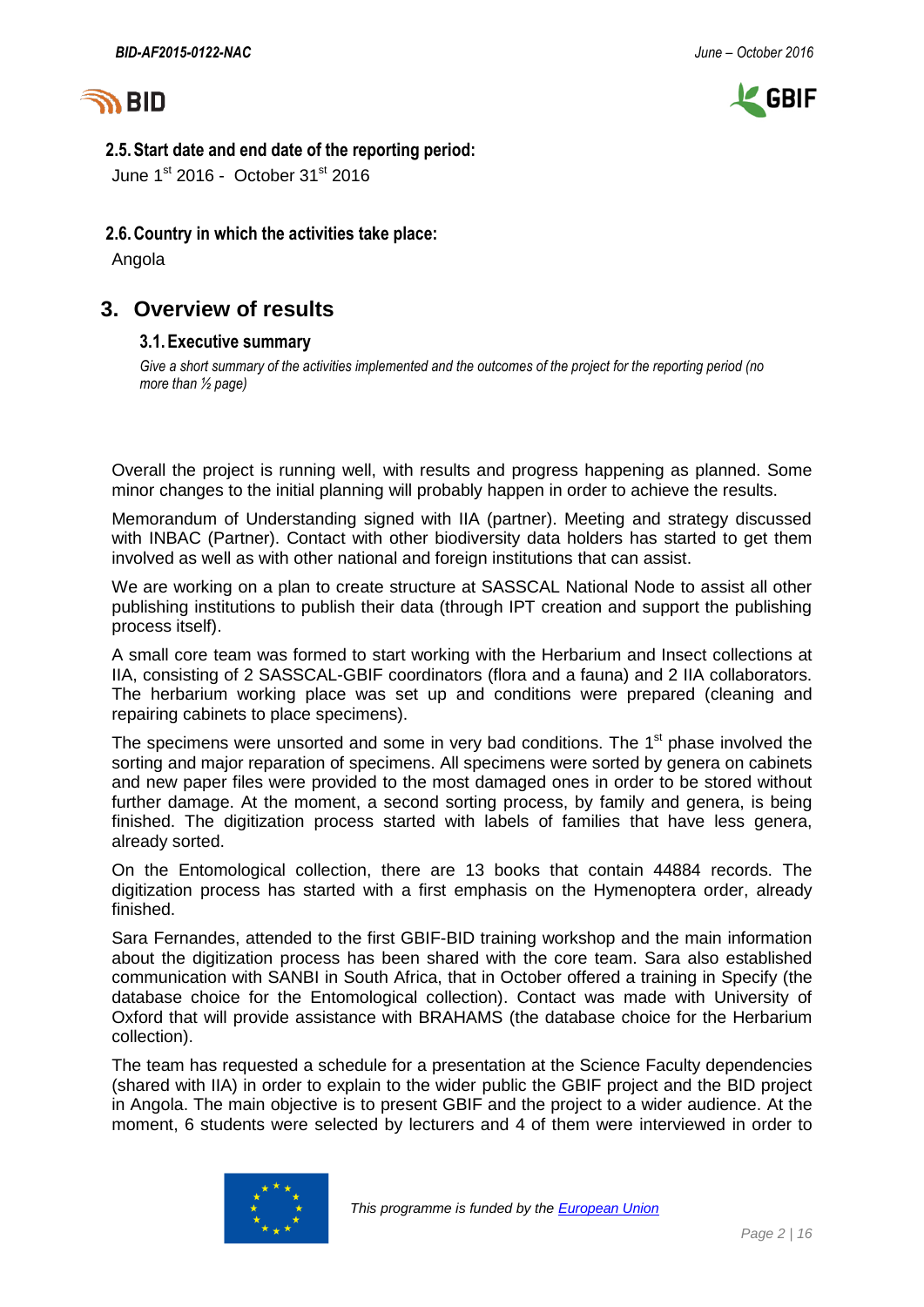



assess their capacities and integrated the project already. These students are considering integrating their thesis with the project results.

#### **3.2.Progress against expected milestones:**

| <b>Expected milestones/activities</b>                                                                                                                                         | <b>Completed</b><br>?<br>Yes/No | <b>Explanatory</b><br>notes                                                                                                 | <b>Sources of verification</b>                                                                                                                                                                                                                                         |
|-------------------------------------------------------------------------------------------------------------------------------------------------------------------------------|---------------------------------|-----------------------------------------------------------------------------------------------------------------------------|------------------------------------------------------------------------------------------------------------------------------------------------------------------------------------------------------------------------------------------------------------------------|
| Completed capacity self-<br>assessment questionnaire for<br>national biodiversity information<br>facilities<br>(www.gbif.org/resource/82277).                                 | Yes                             |                                                                                                                             | <b>BID</b> team                                                                                                                                                                                                                                                        |
| At least three national data<br>publishing institutions are<br>registered with GBIF.org<br>For registered data publishers<br>see:<br>http://www.gbif.org/publisher/sear<br>ch | Yes                             |                                                                                                                             | IIA:<br>http://www.gbif.org/publisher/ef8a<br>2d00-9c4e-4973-a83c-951c1be11915<br><b>INBAC:</b> Process initiated to be<br>endorsed by GBIF NSG. No URL<br>available yet.<br><b>SASSCAL: Process initiated to be</b><br>endorsed by GBIF NSG. No URL<br>available yet. |
| At least one person from the<br>project team has completed the<br>certification process following the<br>first BID Capacity Enhancement<br>workshop                           | Yes                             | Completed but<br>waiting for<br>results.                                                                                    | <b>BID</b> team                                                                                                                                                                                                                                                        |
| Knowledge dissemination<br>activities have been scheduled<br>following the first BID Capacity<br>Enhancement workshop                                                         | Yes                             | First<br>presentation<br>scheduled for<br>November<br>2016. Followed<br>by a 2 days<br>training for<br>selected<br>interns. |                                                                                                                                                                                                                                                                        |

#### **3.3.Datasets published on GBIF.org**

*If the dataset is not yet published, please indicate the name of the institution that is expected to host the data when published in the column "DOI or URL/Planned hosting institution". Add as many rows as needed.*

| Dataset title | Publishing<br>institution | <b>DOI or URL/Planned</b><br>hosting institution | Date/expected<br>date of<br>publication | Explanatory<br>notes |
|---------------|---------------------------|--------------------------------------------------|-----------------------------------------|----------------------|
|---------------|---------------------------|--------------------------------------------------|-----------------------------------------|----------------------|

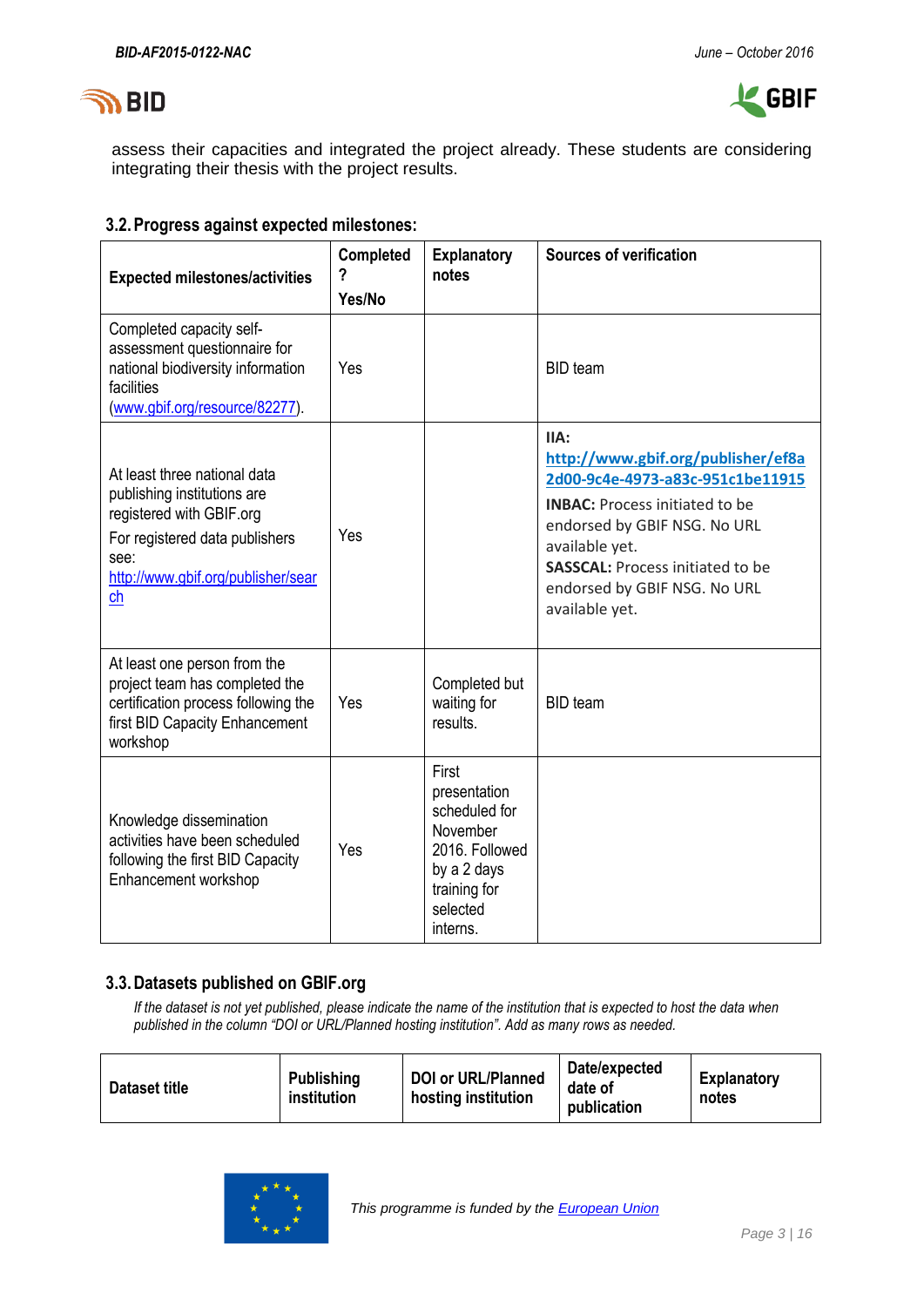



| IIA Hymenoptera<br>Collection                                       | <b>IIA</b>     | <b>SASSCAL</b> | January 2017     | Entry books<br>digitized.<br>Specimen<br>taxonomy<br>confirmations<br>pending. |
|---------------------------------------------------------------------|----------------|----------------|------------------|--------------------------------------------------------------------------------|
| <b>IIA Odonata Collection</b>                                       | <b>IIA</b>     | <b>SASSCAL</b> | April 2017       |                                                                                |
| IIA Lepidoptera Collection                                          | <b>IIA</b>     | <b>SASSCAL</b> | <b>June 2017</b> |                                                                                |
| IIA Coleoptera Collection                                           | <b>IIA</b>     | <b>SASSCAL</b> | <b>July 2017</b> |                                                                                |
| <b>IIA Insect Collection -</b><br>other minor represented<br>orders | <b>IIA</b>     | <b>SASSCAL</b> | <b>July 2017</b> |                                                                                |
| <b>IIA Herbarium Collection</b><br>- Gymnosperm Plants              | <b>IIA</b>     | <b>SASSCAL</b> | February 2017    | In progress                                                                    |
| <b>IIA Herbarium Collection</b><br>- Angiosperm Plants              | <b>IIA</b>     | <b>SASSCAL</b> | <b>July 2017</b> |                                                                                |
| <b>Historical Mammal</b><br>distribution for Angola                 | <b>INBAC</b>   | <b>SASSCAL</b> | February 2017    | On negotiation for<br>publishing with<br>institutions and<br>data owners       |
| Apoidea from Angola                                                 | <b>SASSCAL</b> | <b>SASSCAL</b> | <b>July 2017</b> |                                                                                |
|                                                                     |                |                |                  |                                                                                |
|                                                                     |                |                |                  |                                                                                |

#### **3.4.Examples of use of biodiversity data available through GBIF**

*Use the table to document use or planned use of data available through GBIF as part of your project. Please provide the DOI for datasets published on GBIF or data downloaded from GBIF in the "Dataset" column. Briefly describe how the data have been used or are planned to be used in the "Data use" column (ca. 50 words). Provide the date or approximate time frame in months for the use or planned use in the "Date/time frame" column. Please provide links to any documents or webpages documenting the use in the "Sources of verification" column. Add as many rows as needed.*

| <b>Dataset</b>                     | Data user                                  | Data use                                                                         | Date/time<br>frame | Sources of<br>verification | <b>Notes</b>                                                   |
|------------------------------------|--------------------------------------------|----------------------------------------------------------------------------------|--------------------|----------------------------|----------------------------------------------------------------|
| <b>IIA Herbarium</b><br>collection | Researchers/Environmental<br>Organizations | Baseline information<br>or historical data to<br>compare with current<br>surveys | 2018               |                            |                                                                |
| <b>IIA Herbarium</b><br>collection | IIA, Agriculture Ministry                  | Research on the<br>economic value of<br>plants                                   | 2018               |                            | <b>IIA Project</b><br>expected<br>to be<br>funded<br>next year |

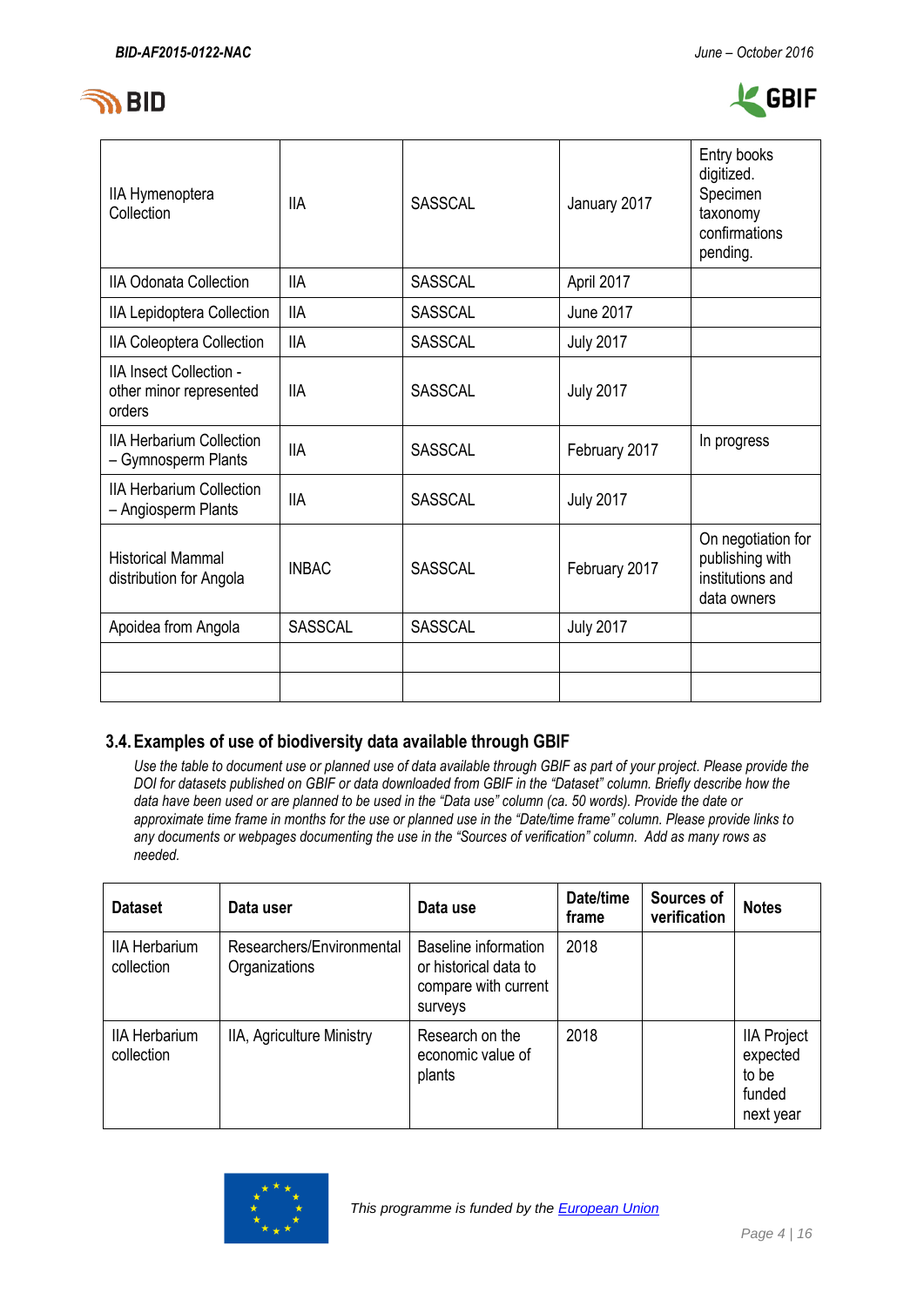



| Apoidea from<br>Angola                      | Researchers, Agriculture<br>related organizations. | Create baseline<br>information on one of<br>the more important<br>groups for pollination                                                | 2018 |  |
|---------------------------------------------|----------------------------------------------------|-----------------------------------------------------------------------------------------------------------------------------------------|------|--|
| Historical<br>Mammal<br><b>Distribution</b> | <b>INBAC, Researchers</b>                          | Baseline for data<br>gaps and future<br>survey planning                                                                                 | 2018 |  |
| 11A<br>Entomological<br>collection          | Researches, Agriculture<br>related institutions    | Identifying historical<br>and current pests for<br>food crops                                                                           | 2018 |  |
| All Angola<br>Records                       | INBAC, SASSCAL                                     | <b>National Biodiversity</b><br>Portal.<br>Data coverage<br>analysis, data gaps,<br>current and new<br>conservation areas<br>assessment | 2018 |  |

### **3.5.Events organized as part of the project**

*List all the events that have been organized as part of your project. Please provide links to any documents or webpages documenting the use in the "Sources of verification" column. Add as many rows as needed.*

| <b>Full title</b>                                                           | Organizing<br>institution                                                                                              | <b>Dates</b>     | Number of<br>participants | Sources of<br>verification |
|-----------------------------------------------------------------------------|------------------------------------------------------------------------------------------------------------------------|------------------|---------------------------|----------------------------|
| Presentation about<br>GBIF and the Angola<br>National BID Grant<br>Project. | IIA – SASSCAL –<br>FCA (Agronomic<br>Science Faculty)                                                                  | Nov 18th 2016    | Open to public            | Not yet.                   |
| <b>Specify Training</b><br>Workshop                                         | Foundational<br><b>Biodiversity</b><br>Information<br>Programme<br>(FBIP) -Held at<br>SANBI, Pretoria,<br>South Africa | Oct 4th-7th 2016 | 1- Sara Fernandes         | Waiting for<br>certificate |
|                                                                             |                                                                                                                        |                  |                           |                            |
|                                                                             |                                                                                                                        |                  |                           |                            |
|                                                                             |                                                                                                                        |                  |                           |                            |

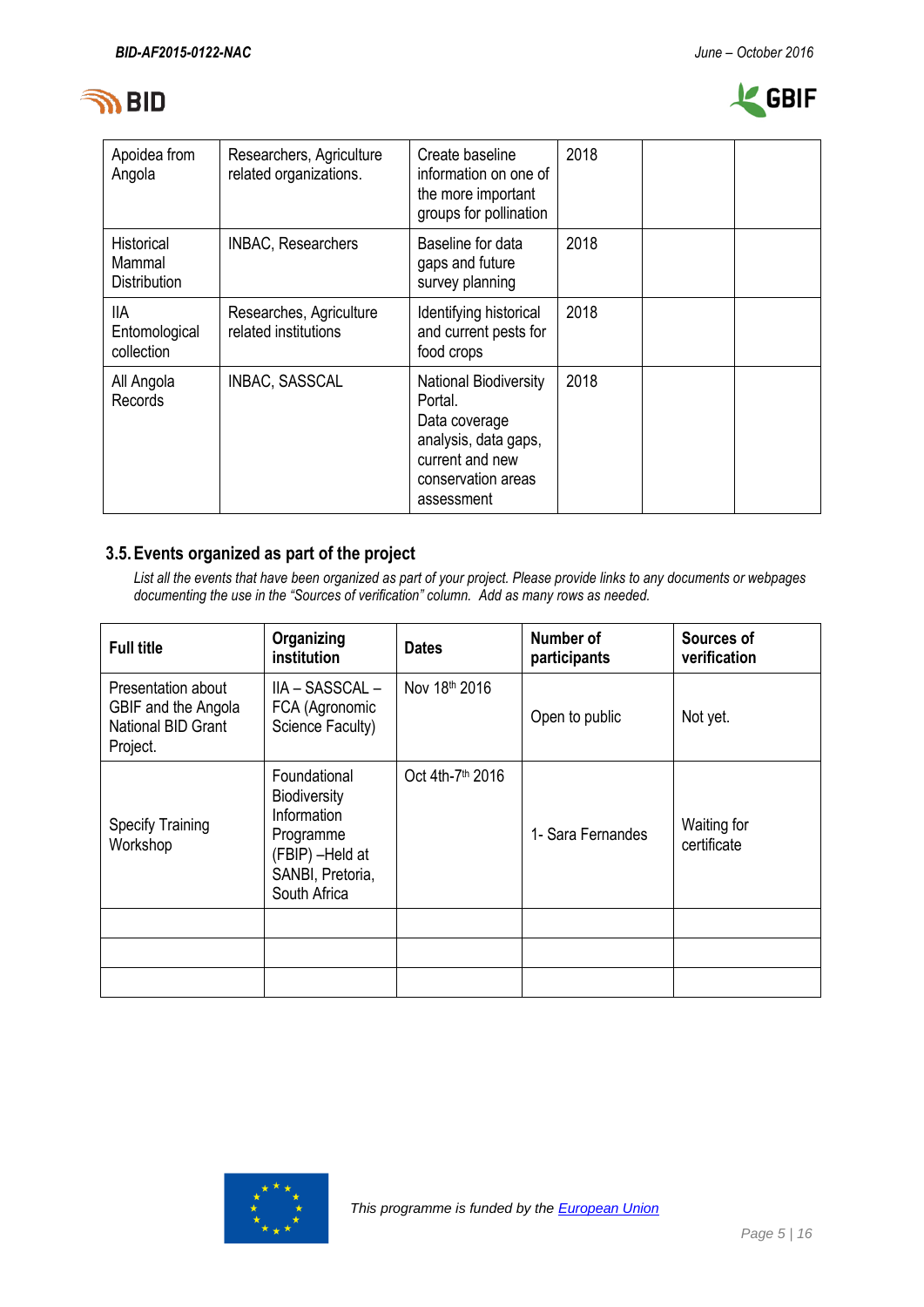



### **4. Implementation of BID project activities**

*Refer to section 2.2 "Deliverables, activities and reporting criteria" in your BID full proposal. Provide updates on each of the activities using the reporting criteria and other sources of verification as appropriate. Sources of verification are for example links to relevant digital document, news, newsletter, brochures, copies of agreements with data holding institutions, workshop related documents, pictures, etc.*

#### **4.1.Goal 1: Establish or strengthen national biodiversity information facility**

#### *Activity 1 name:* Data Digitization Training

*Please use same activity name as the one given in section 2.2 "Deliverables, activities and reporting criteria" in your BID full proposal.*

#### **Description of any implementation during the reporting period**

IIA had shortage of personnel that could be involved in the digitization process, so they have decided to cooperate with the Science faculty and include students. The activity was delayed on the Faculty request to November due to examination period.

#### **Sources of verification**

Not yet.

*Activity 2 name:* Formalize Data Sharing Agreements

#### **Description of any implementation during the reporting period** MoU signed with IIA.

#### **Sources of verification**

MoU scan can be sent under request.

*Activity 3 name:* Develop the National Biodiversity Data Portal

#### **Description of any implementation during the reporting period**

Dialog and discussion initiated about this activity with INBAC.

#### **Sources of verification**

Not yet.

*Activity 4 name:* Develop Citizen Science and Collaborative Web Products

**Description of any implementation during the reporting period** No result achieved yet **Sources of verification**

Not yet.

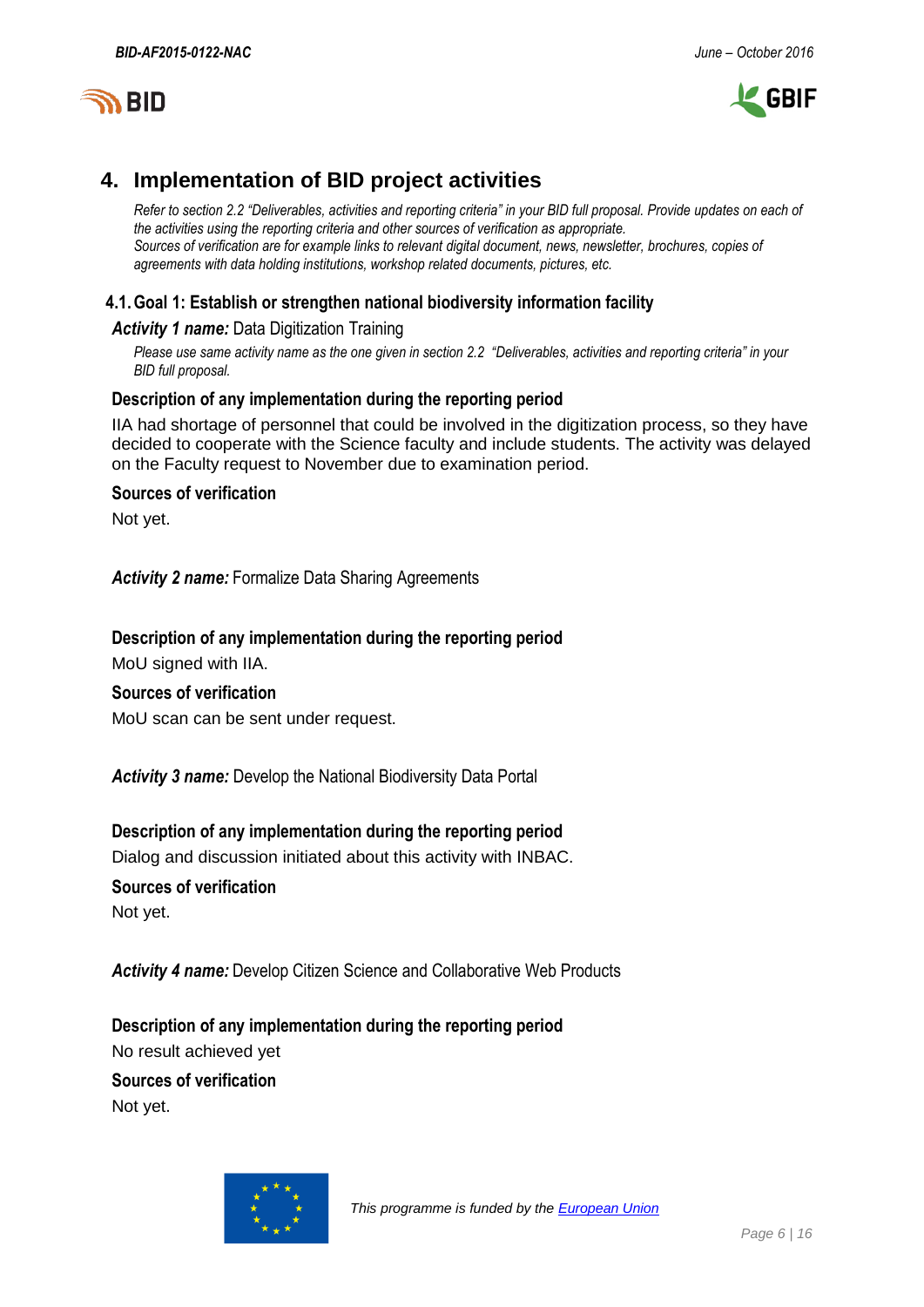



*[Add as many activities as given in your full proposal under "Deliverables, activities and reporting criteria" for goal 1]*

**4.2.Goal 2: Increase available biodiversity data, within and beyond the grant period** *Activity 1 name:* Data Sharing Workshop

**Description of any implementation during the reporting period** No result achieved yet

**Sources of verification** Not yet.

*Activity 2 name:* IIA Herbarium 1st Classification

**Description of any implementation during the reporting period** Completed to 80%. Remaining families are being organized by genera.

**Sources of verification** Narrative report including images (attached)

*Activity 3 name:* IIA Herbarium Digitization

**Description of any implementation during the reporting period** Started. Small families already organized are being digitized

**Sources of verification** Narrative report including images (attached)

*Activity 4 name:* IIA Herbarium Taxonomy confirmation

**Description of any implementation during the reporting period** No result achieved yet.

**Sources of verification**

*Activity 5 name:* IIA Herbarium Georreferenciation

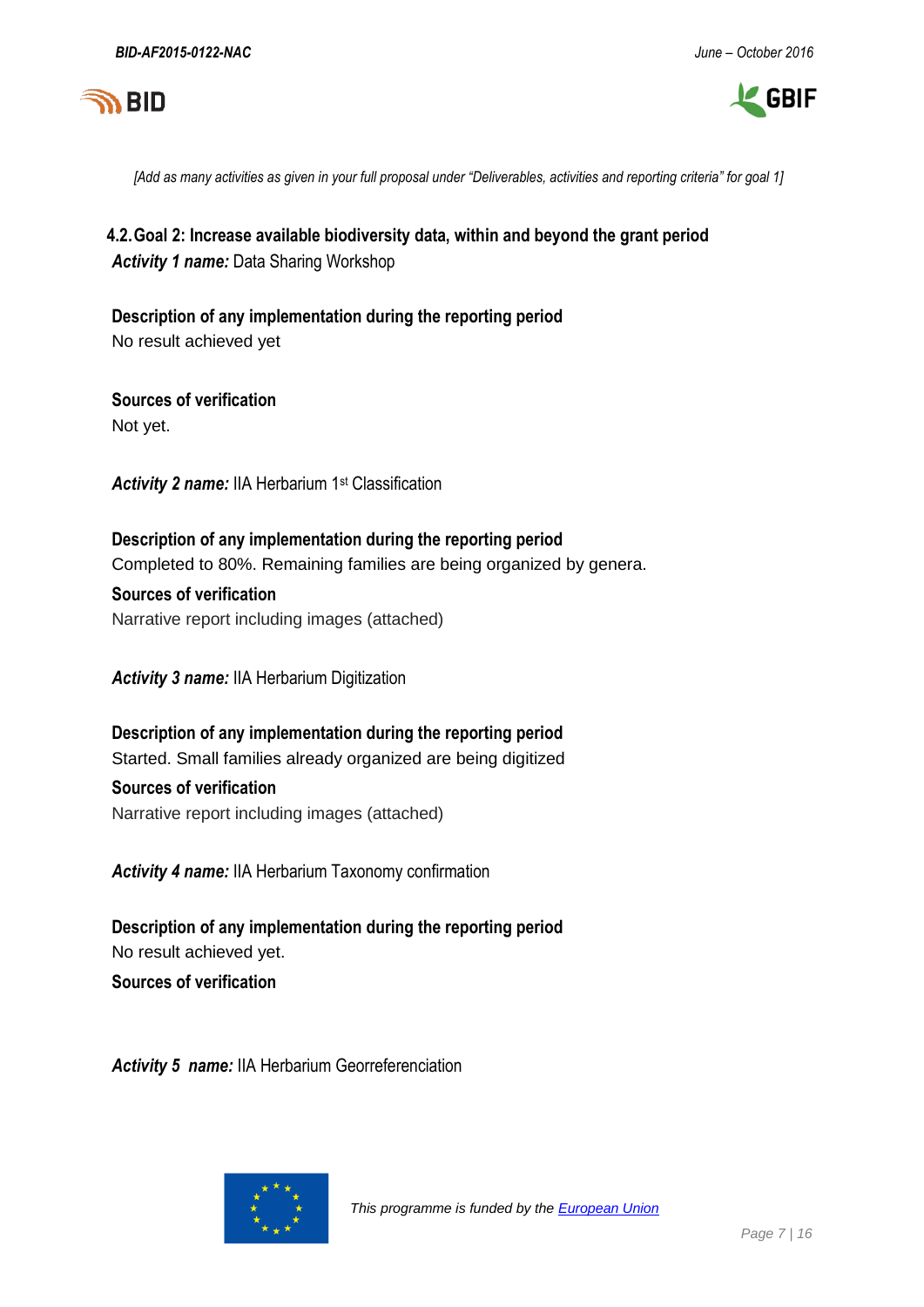



**Description of any implementation during the reporting period** No result achieved yet **Sources of verification**

*Activity 6 name:* IIA Herbarium data publication

**Description of any implementation during the reporting period** No result achieved yet **Sources of verification**

*Activity 7 name:* Biodiversity landscape Metadata catalogues

#### **Description of any implementation during the reporting period**

First Institutional Landscape map produced. Will be updated and completed along the project. Contact with other data holder institutions have started in Luanda.

#### **Sources of verification**

PDF attached with Institutional Landscape Map.

**Activity 8 name:** Assistance in IIA Insect Collection Data Sharing

#### **Description of any implementation during the reporting period**

Specimens collection record books are being digitized. Hymenoptera order complete.

#### **Sources of verification**

Narrative report including images (attached)

*Activity 9 name:* Data preparing and sharing for ISCED/SASSCAL Vegetation Observatory Network Data

**Description of any implementation during the reporting period**

No result achieved yet

**Sources of verification**

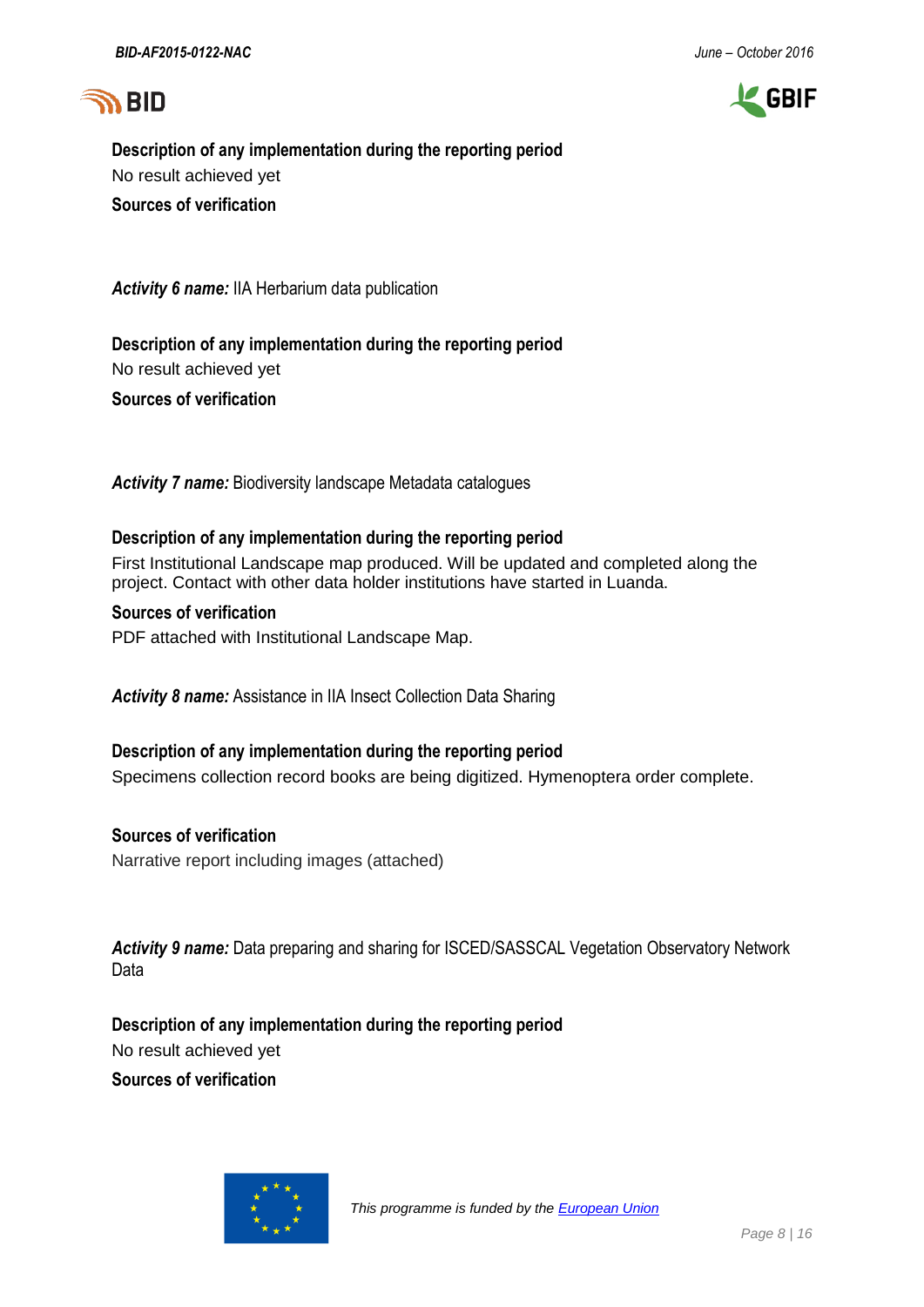



*Activity 10 name:* Data preparing and sharing for ISCED/SASSCAL Insect Records

**Description of any implementation during the reporting period** no result achieved yet **Sources of verification**

*Activity 11 name:* Data preparing and sharing for ISCED/SASSCAL Huila Vegetation Surveys

**Description of any implementation during the reporting period** no result achieved yet **Sources of verification**

*Activity 12 name:* Data preparing and sharing for ISCED/SASSCAL Herpetological records

**Description of any implementation during the reporting period** no result achieved yet **Sources of verification**

*Activity 13 name:* Data preparing and sharing for UAN-FC/SASSCAL Freshwater invertebrates and small vertebrate records **Description of any implementation during the reporting period** no result achieved yet **Sources of verification**

*Activity 14 name:* Include new collections and new Institutions in the collaboration network

**Description of any implementation during the reporting period** First contact made with Luanda National Natural History Museum. **Sources of verification**

*[Add as many activities as given in your full proposal under "Deliverables, activities and reporting criteria" for goal 2]*

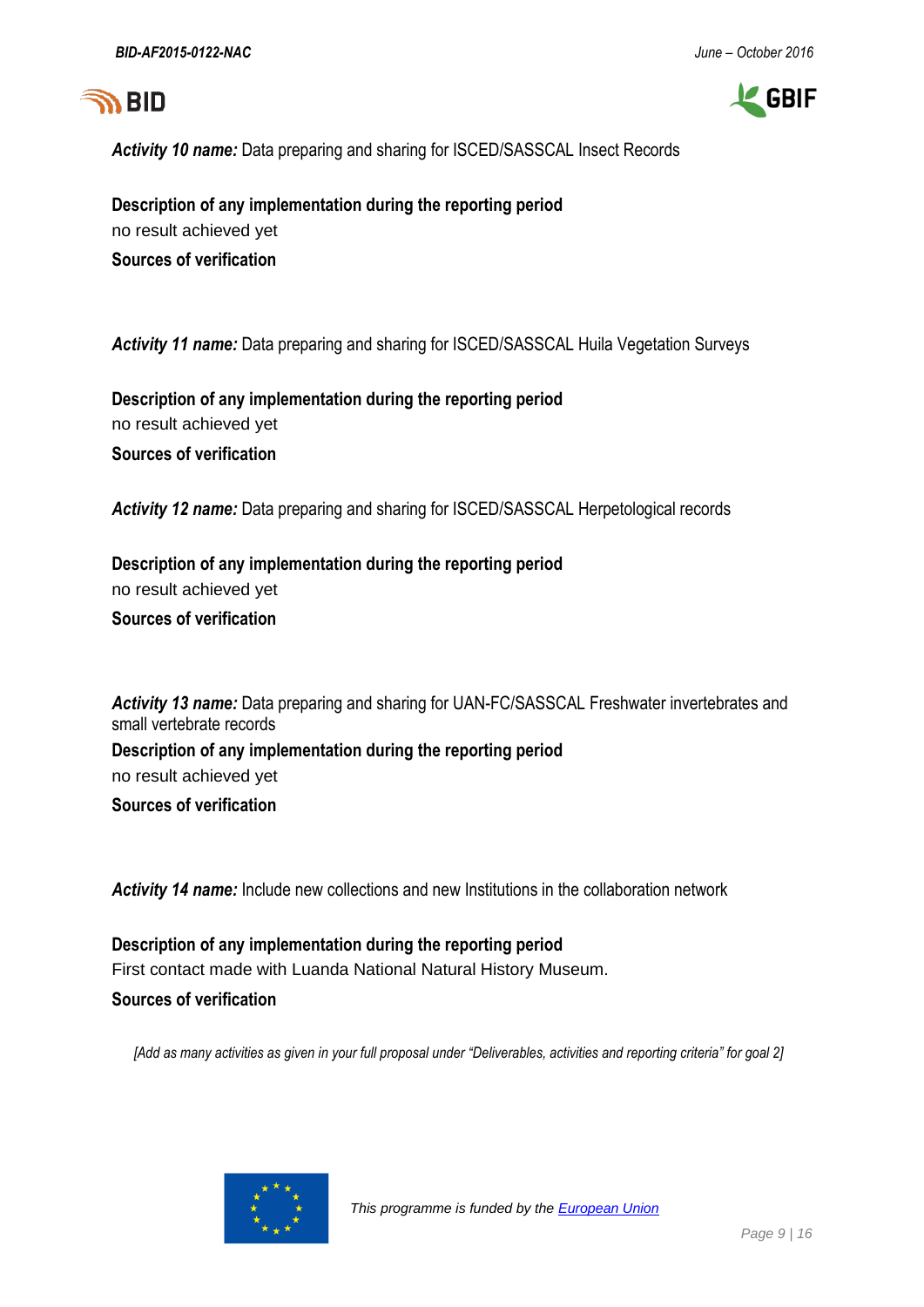# **SA BID**



**4.3.Goal 3: Apply biodiversity data in response to national priorities** *Activity 1 name:* Creating species distribution maps **Description of any implementation during the reporting period** no result achieved yet **Sources of verification**

*Activity 2 name:* Creating Data Gaps Detection Maps **Description of any implementation during the reporting period** no result achieved yet

**Sources of verification**

*Activity 3 name:* Develop the National Biodiversity Data Portal **Description of any implementation during the reporting period** no result achieved yet

**Sources of verification**

*Activity 4 name:* Creation of new priority conservation areas map **Description of any implementation during the reporting period** no result achieved yet **Sources of verification**

*[Add as many activities as given in your full proposal under 'Deliverables, activities and reporting criteria" for goal 3]*

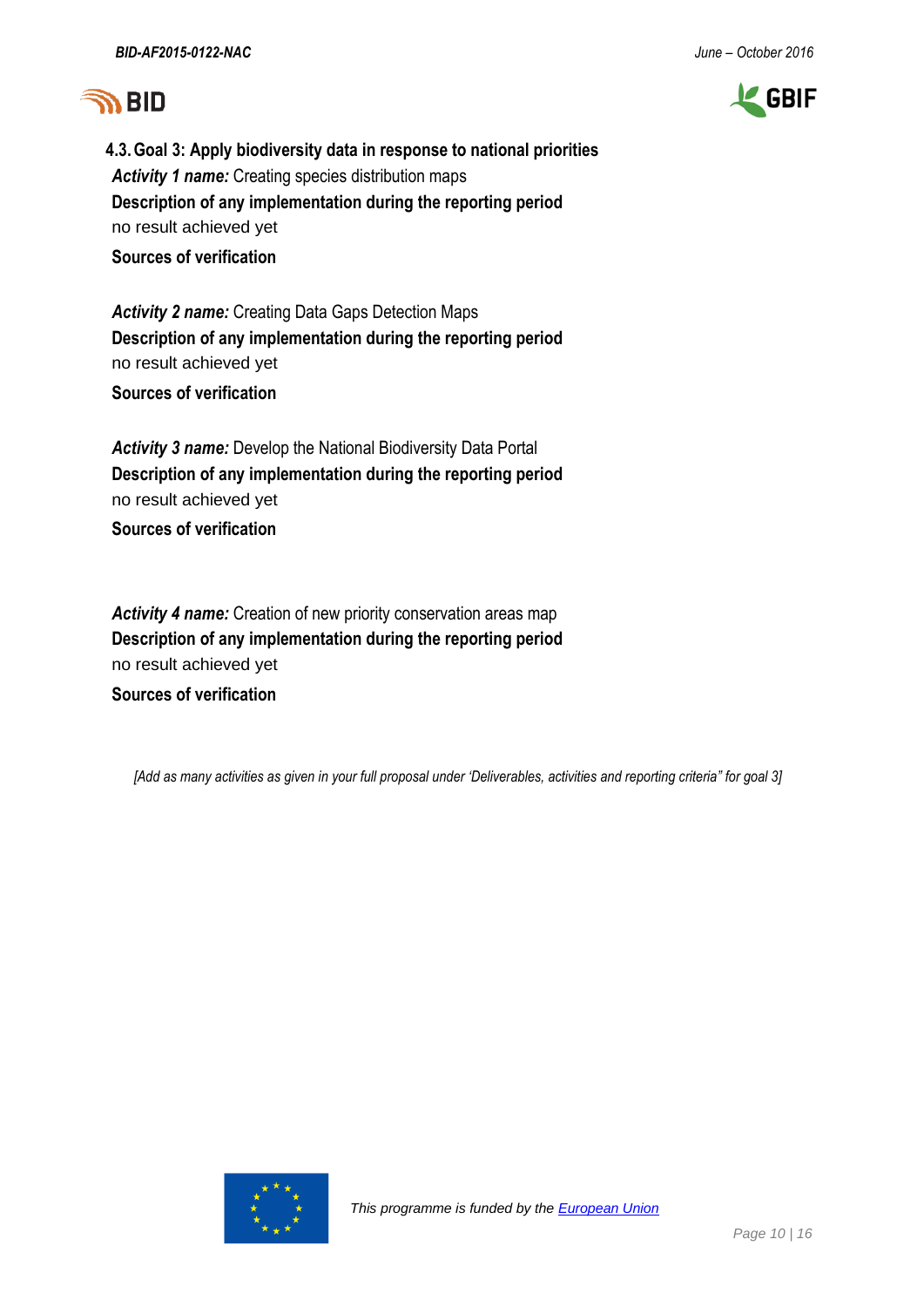



### **5. Updated calendar for the BID project implementation and evaluation period**

*The calendar should be completed in the same way as in the Full Project Proposal, but should include any expected changes. Provide reasons for any expected changes in section 5.1 'Explanatory Notes'.*

| Implementation period (maximum 24 months, starting 1 June 2016 at the earliest) |              |                |   |                |                           |                |                |                           |              |         |         |              |                                   |              |              |   |            |              |                  |   |                  |              |                           |                         |
|---------------------------------------------------------------------------------|--------------|----------------|---|----------------|---------------------------|----------------|----------------|---------------------------|--------------|---------|---------|--------------|-----------------------------------|--------------|--------------|---|------------|--------------|------------------|---|------------------|--------------|---------------------------|-------------------------|
| Implementation period start date and end date<br>(dd/mm/yy)                     |              |                |   |                |                           |                |                |                           |              |         |         |              |                                   |              |              |   |            |              |                  |   |                  |              |                           |                         |
| <b>Activity</b>                                                                 |              | $\overline{2}$ | 3 | $\overline{4}$ | $5\phantom{.0}$           | $6\phantom{1}$ | $\overline{7}$ | 8                         | 9            | 10      |         |              | $11 \mid 12 \mid 13 \mid 14 \mid$ | 15           |              |   | $16$ 17 18 |              | 19 20 21 22      |   |                  |              | 23 24                     | <b>Notes</b>            |
| <b>BID Capacity Enhancement workshop</b>                                        |              |                | X | X              |                           |                |                |                           |              |         |         |              |                                   |              |              |   |            |              |                  |   |                  |              |                           | As planned              |
| 6-month progress analysis                                                       |              |                |   |                |                           | X              |                |                           |              |         |         |              |                                   |              |              |   |            |              |                  |   |                  |              |                           |                         |
| Mid-term evaluation & reporting                                                 |              |                |   |                |                           |                |                |                           |              |         | Χ       | $\mathsf{X}$ |                                   |              |              |   |            |              |                  |   |                  |              |                           |                         |
| Data Digitization Training                                                      | $\mathsf{X}$ | $\mathsf{X}$   |   |                |                           | X              |                |                           |              | Χ       |         |              |                                   |              |              |   |            |              |                  |   |                  |              |                           | Rescheduled. See note 1 |
| Formalize Data Sharing Agreements                                               | χ            |                |   |                | X                         |                |                |                           |              |         |         | X            |                                   |              |              |   | Χ          |              |                  |   |                  |              |                           |                         |
| Develop the National Biodiversity Data Portal                                   |              |                |   |                |                           |                |                |                           |              |         |         |              |                                   |              | Χ            | Χ | $\sf X$    | $\mathsf X$  | $\boldsymbol{X}$ |   | $X$ $X$          | X            | X                         |                         |
| Develop Citizen Science and Collaborative Web<br><b>Products</b>                |              |                |   |                |                           |                | X              | $\mathsf{X}$              | $\mathsf{X}$ |         |         |              | $x \mid x \mid x \mid x \mid x$   | $\mathsf X$  | X            | X |            |              |                  |   |                  |              |                           |                         |
| Data Sharing Workshop                                                           |              |                |   |                | X                         | Χ              |                |                           |              |         |         | X            |                                   |              |              |   |            |              |                  |   |                  |              |                           | Split. See note 2       |
| IIA Herbarium 1st Classification                                                |              |                |   | χ              |                           | X              |                |                           |              |         |         |              |                                   |              |              |   |            |              |                  |   |                  |              |                           | Expanded. See note 3    |
| IIA Herbarium Digitization                                                      |              |                |   | X              | $\boldsymbol{\mathsf{X}}$ | $\mathsf{X}$   | $\mathsf{X}$   | $\boldsymbol{\mathsf{X}}$ |              | $X$ $X$ |         |              | x   x   x   x                     | $\mathsf{X}$ | $\chi$       |   | $x \mid x$ | $\mathsf{X}$ | $\mathsf{X}$     |   | $X$ $X$          | X            | $\boldsymbol{\mathsf{X}}$ |                         |
| IIA Herbarium Taxonomy confirmation                                             |              |                |   |                |                           |                |                |                           |              |         |         |              |                                   | X            | X            | X | Χ          | X            | X                | X | $\boldsymbol{X}$ | $\mathsf{X}$ | $\sf X$                   |                         |
| IIA Herbarium Georreferenciation                                                |              |                |   |                |                           |                |                |                           |              | χ       | $\sf X$ | $\mathsf{X}$ | $X$ $X$                           | $\mathsf{X}$ | $\mathsf{X}$ |   | $X$ $X$    | $\mathsf{X}$ | $\boldsymbol{X}$ |   | $X$ $X$          | X            | $\boldsymbol{\mathsf{X}}$ |                         |
| IIA Herbarium data publication                                                  |              |                |   |                |                           |                |                |                           |              |         |         |              |                                   |              |              |   |            | Χ            | $\sf X$          |   | $X$ $X$          | $\mathsf{X}$ | $\boldsymbol{\mathsf{X}}$ |                         |

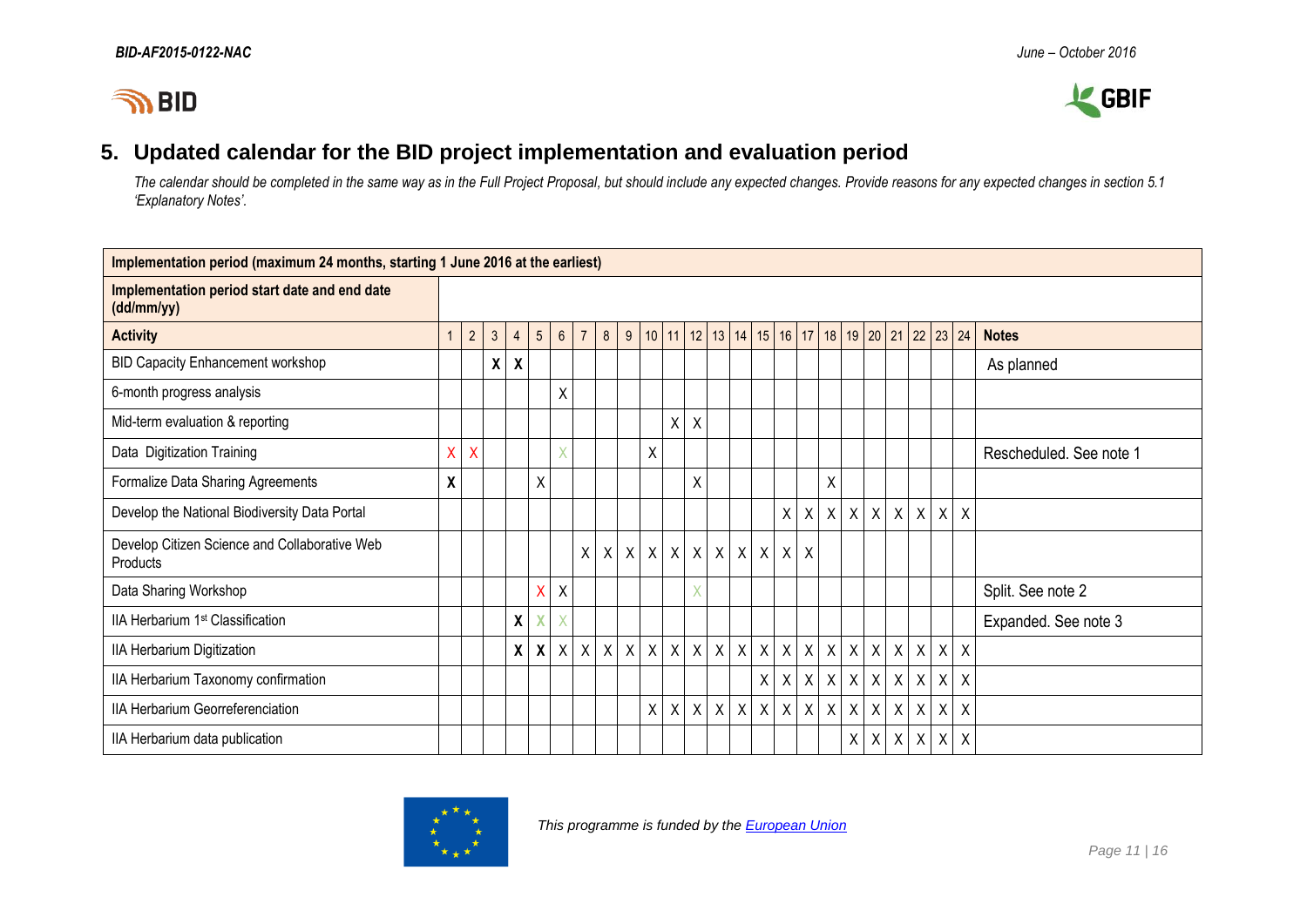| <b>BID</b>                                                                                              |    |   |              |   |   |   |            |              |              |              |   |   |   |   |         |                    |         |                           |                           | <b>GBIF</b>                         |
|---------------------------------------------------------------------------------------------------------|----|---|--------------|---|---|---|------------|--------------|--------------|--------------|---|---|---|---|---------|--------------------|---------|---------------------------|---------------------------|-------------------------------------|
| Biodiversity landscape Metadata catalogues                                                              | v  |   |              |   |   | X |            |              |              | Χ            |   |   | X |   |         | X                  |         |                           | X                         | Already started. See note 4         |
| Assistance in IIA Insect Collection Data Sharing                                                        | X. | X | $\mathbf{X}$ | X | X | X | $X \times$ | $\mathsf{X}$ |              | $X$ $X$      |   |   |   |   |         |                    |         |                           |                           | Altered and expanded. See note<br>5 |
| Data preparing and sharing for ISCED/SASSCAL<br>Vegetation Observatory Network Data                     |    |   |              |   |   |   | Χ          | X            |              |              |   |   |   |   |         |                    |         | X                         | Χ                         |                                     |
| Data preparing and sharing for ISCED/SASSCAL Insect<br>Records                                          |    |   |              |   |   |   | Χ          | X            |              |              |   |   |   |   |         |                    |         |                           |                           |                                     |
| Data preparing and sharing for ISCED/SASSCAL Huila<br><b>Vegetation Surveys</b>                         |    |   |              |   |   |   | X          | Χ            |              |              |   |   |   |   |         |                    |         | X                         | X                         |                                     |
| Data preparing and sharing for ISCED/SASSCAL<br>Herpetological records                                  |    |   |              |   |   |   | X          | $\pmb{\chi}$ |              |              |   |   |   |   |         |                    |         | $\sf X$                   | X                         |                                     |
| Data preparing and sharing for UAN-FC/SASSCAL<br>Freshwater invertebrates and small vertebrates records |    |   |              |   |   |   |            |              | $\mathsf{X}$ | $\mathsf{X}$ |   |   |   |   |         | $\pmb{\mathsf{X}}$ | X       |                           |                           |                                     |
| Include new collections and new Institutions in the<br>collaboration network                            |    | χ |              | X |   | X | X          |              | X            |              | X | X | X | X |         | Χ                  |         | X                         |                           |                                     |
| Creating species distribution maps                                                                      |    |   |              |   |   |   |            |              |              |              |   |   |   | X | $\sf X$ | $\mathsf X$        | $\sf X$ | $\boldsymbol{\mathsf{X}}$ |                           |                                     |
| Creation of new priority conservation areas map                                                         |    |   |              |   |   |   |            |              |              |              |   |   |   |   | Χ       | Χ                  | $\sf X$ | Χ                         |                           |                                     |
| <b>Creating Data Gaps Detection Maps</b>                                                                |    |   |              |   |   |   |            |              |              |              |   |   |   |   |         |                    |         | χ                         | $\boldsymbol{\mathsf{X}}$ |                                     |

Legend for the table: **X**-planned target achieved; X – as planned; X - modified and achieved; X - modified and still to be achieved; X - planned but re-scheduled

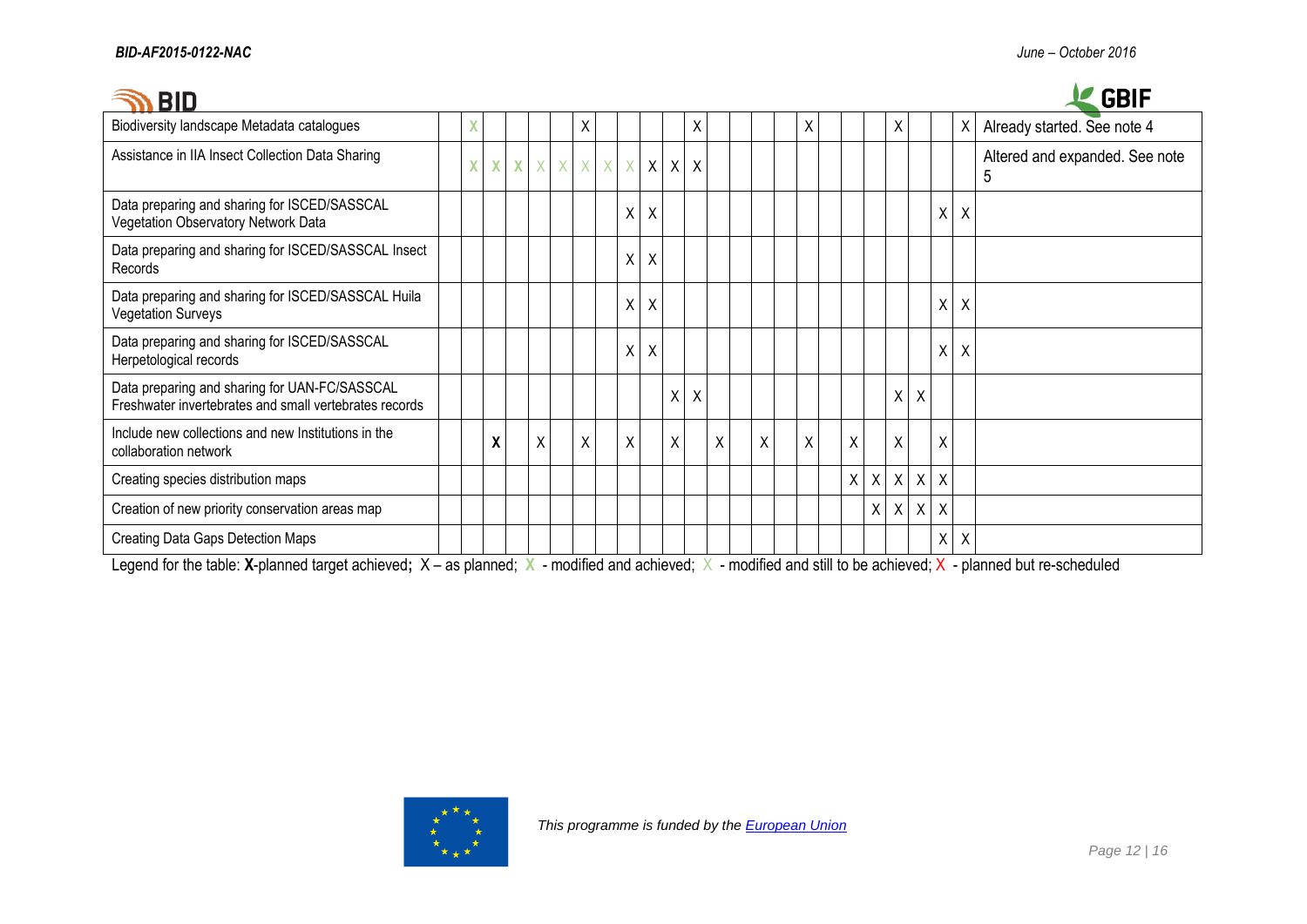



| Evaluation period (maximum 6 months, ending 31 December 2018 at the latest) |         |              |   |  |                              |
|-----------------------------------------------------------------------------|---------|--------------|---|--|------------------------------|
| <b>Evaluation period start date and end date</b><br>(dd/mm/yy)              |         |              |   |  |                              |
| <b>Activity</b>                                                             | 2       | $\mathbf{3}$ |   |  | $4 \mid 5 \mid 6 \mid$ Notes |
| Final financial and narrative reporting                                     |         | χ            | X |  |                              |
| Partners Institutions survey and reporting                                  | $X$ $X$ |              |   |  |                              |
|                                                                             |         |              |   |  |                              |
|                                                                             |         |              |   |  |                              |
|                                                                             |         |              |   |  |                              |

#### **5.1.Explanatory notes:**

Note 1: Data digitization training re-scheduled to start on November 2016, after a first presentation to be done on the 18<sup>th</sup> where we will recruit interested students and lectures/researchers.

Note 2: Data sharing workshop split in 2 events. A first one to be held in Huambo Faculty of Agronomic Research as a presentation about GBIF and the Project. The second one as a Workshop with representation of the maximum number of biodiversity data holder institutions, planned to be in May/June 2017 once the project has already produced strong results with IIA so they can be used as an example and model on data sharing for other institutions.

Note 3: The specimen's classification and sorting in cabinets is taking longer than expected. New paper files had to be purchased in order to protect the most damaged specimens during sorting. It is now 80% complete.

Note 4: For the Biodiversity landscape metadata catalogues, we already started compiling information. A first map has been produced as guideline.

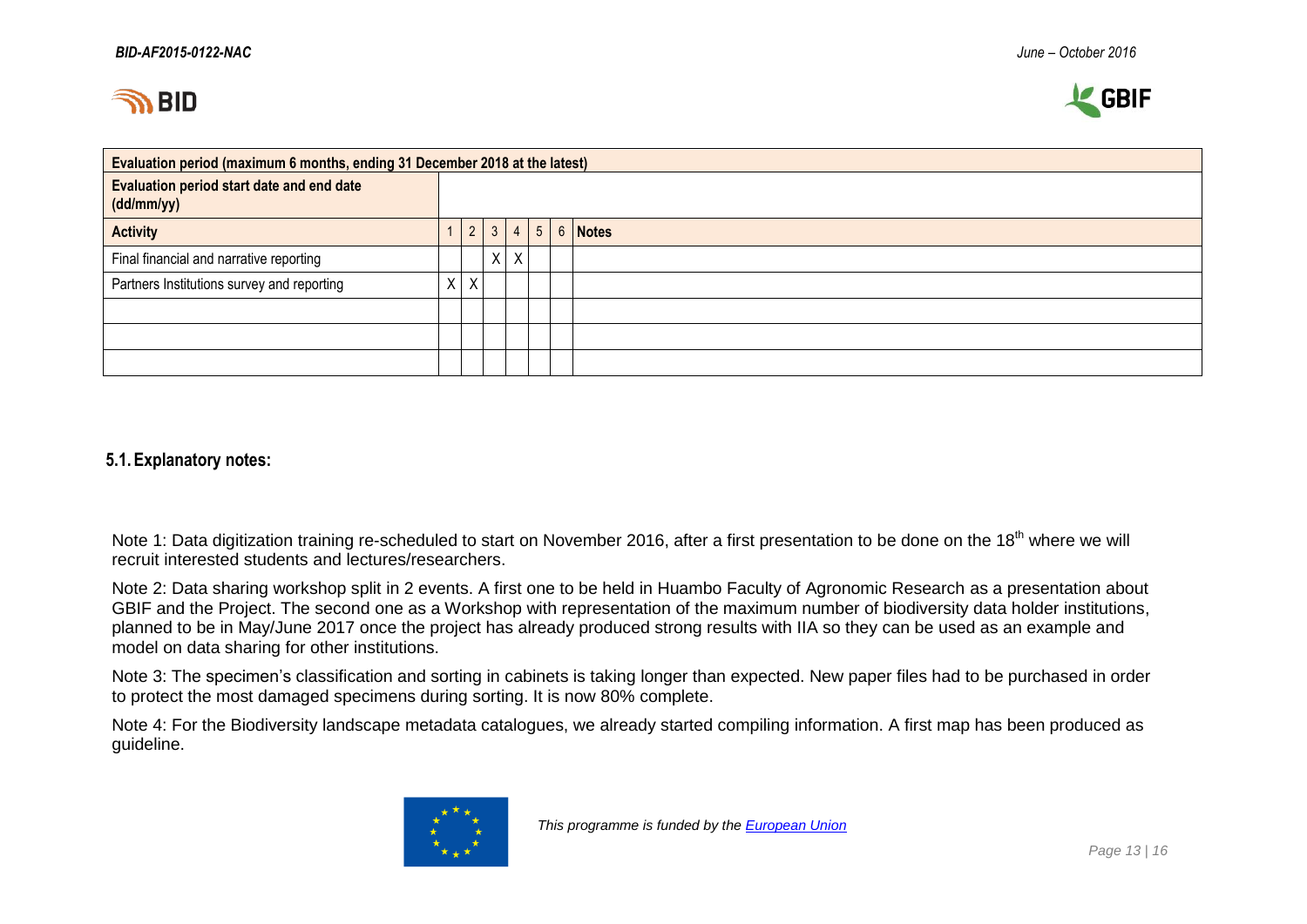

Note 5: The digitization of IIA insect collection is also supported by this project, despite not originally planned. It already started with the specimen collection record books and the Hymenoptera order is already completed.

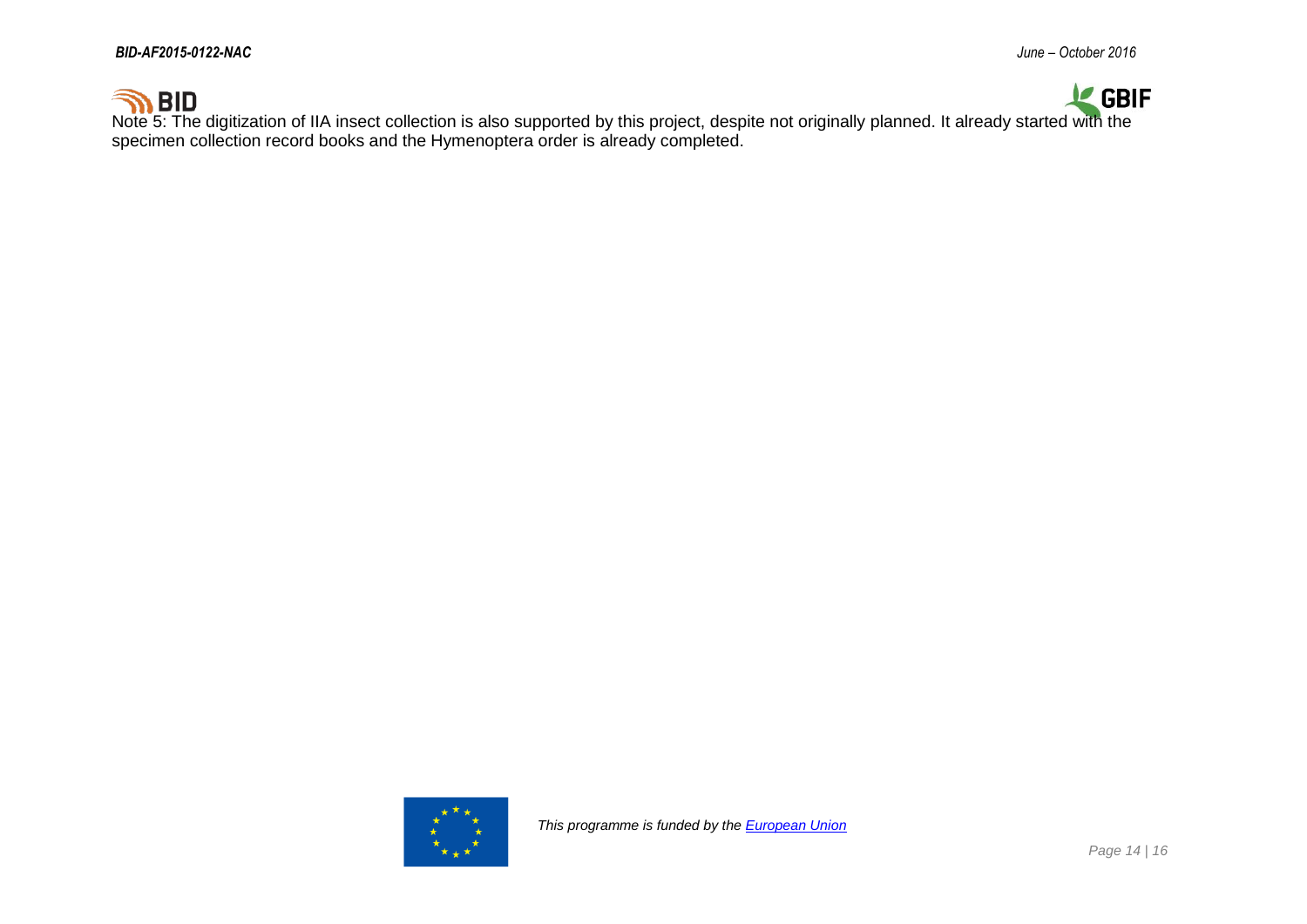

## **6. Beneficiaries/affiliated entities and other cooperation**

#### **6.1.Relationship with project partners**

*Please describe the relationship between your project coordinating team/institution and your project partners, and with any other organisations involved in implementing your BID project.*

With IIA, one of our partners, we have signed a MoU and workflow is good. It is where the main collections are held and we are working closely with them.

With INBAC, we had a meeting to talk about the strategic approach of the GBIF project and their organization involvement. Dialog is open and we are working together in finding datasets to be published by/with them. Also, a discussion has been started with INBAC regarding the National Biodiversity Information Portal in search of the better strategy to develop it and ensure its maintenance in the long term.

#### **6.2.Links to other projects and actions**

*Where applicable, outline any links and synergies you have developed with other actions, e.g. GBIF nodes, other BID funded projects, etc. If your organization has received previous grants in view of strengthening the same target group, to what extent has your BID project been able to build upon/complement the previous project(s) ?*

Sara Fernandes attended to a Specify software training in Pretoria, South Africa, where she developed a relationship with SANBI and SAIAB, strong GBIF participant institutions.

National Herbarium of Windhoek, Namibia, has offered their help with the Herbarium organization process. Will keep the relationship open.

We started an approach with the National Natural History Museum in Luanda, Angola, but some changes are happening on the direction of the institution and we will resume talks after that.

### **7. Visibility**

*Please refer to th[e BID guidelines.](http://bid.gbif.org/en/community/communication-guidelines/)*

#### **7.1.Visibility of the BID project**

*How is the visibility of your BID project being ensured?*

#### **Short summary**

A first small article was published on the SASSCAL Newsletter explaining the project.

#### **Sources of verification**

[http://www.sasscal.org/sasscal\\_newsletter\\_1\\_2\\_june\\_july\\_2016.pdf](http://www.sasscal.org/sasscal_newsletter_1_2_june_july_2016.pdf)